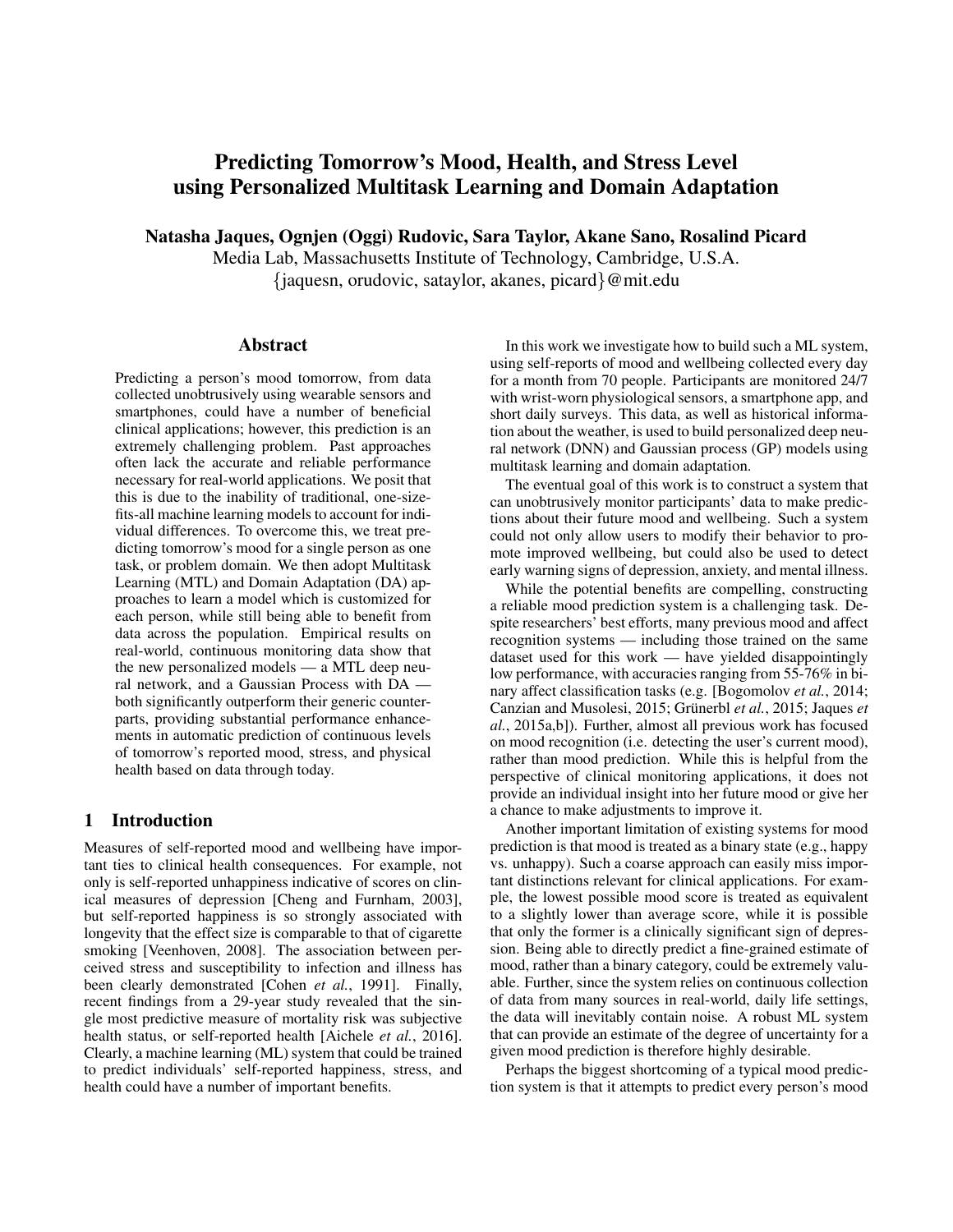using the same, one-size-fits-all model. Such an approach is inherently limited, due to the high degree of individual variation in how a person's behavior and environment may affect their mood. A number of studies demonstrate that individuals with different personalities may respond differently to the same stimuli; further, personality can strongly affect mood and vulnerability to mental health issues such as depression [Clark *et al.*, 1994]. People's moods are even affected differently by the weather [Klimstra *et al.*, 2011]. The lack of ability to account for these individual differences may help to explain why many ML models tend to perform poorly in predicting mood. In fact, some authors have already found that personalization can provide important performance enhancements (e.g. [Canzian and Musolesi, 2015; LiKamWa *et al.*, 2013]), although personalization typically takes the form of training many, independent models for each person. However, these approaches assume an abundance of personspecific data, which in clinical applications is not always the case. Moreover, they fail to leverage the data of all people, which can be used to build more reliable ML models.

We propose principled methods for personalizing ML models, in which we train a customized model for each individual that is still able to benefit from the data of similar people. We begin by training DNNs and GPs to simultaneously predict tomorrow's mood, health and stress intensity from data about their physiology, behavior, and the weather today. Multi-task learning (MTL) is then used to train a personalized DNN, in which person-specific hidden layers are trained to predict the outcome for each individual, but all people are able to benefit from shared feature extraction layers. We use a Domain Adaptation (DA) approach to adapt GPs in a personalized manner, adjusting the models to each person by updating the posterior distribution of the GP. Empirical results demonstrate that the proposed personalization results in considerable performance boost. To the best of our knowledge, this is the first personalized approach for automatic prediction of self-reported mood and wellbeing levels. These personalized, fine-grained predictions of future mood and wellbeing have potential to meaningfully improve realworld monitoring and intervention applications.

## 2 Related Work

A growing body of work has focused on using data collected unobtrusively via mobile phones and wearable sensors to predict mood and affect. Bogomolov *et al.* [2014] used mobile phone, weather, and personality data to predict binary stress labels, and achieved 72% classification accuracy. Grünerbl *et al.* [2015] used long-term smartphone monitoring to detect depressive and manic states in bipolar disorder, obtaining 76% prediction accuracy. Previous work using the same dataset discussed in this paper explored a variety of methods for predicting mood, obtaining prediction accuracies ranging from 62-74% [Jaques *et al.*, 2015a,b]. Nonetheless, none of these works addressed prediction of mood and wellbeing levels, but only their binary classification.

Other approaches to mood and health estimation have looked specifically at the effect of personalization, in the context of training separate, individual models for each person. Canzian and Musolesi [2015] found that when using location data to detect depressed mood, training a generic SVM over all people yielded worse sensitivity and specificity scores (0.74 and 0.78, respectively), than training a separate SVM for each person (0.71 and 0.87). Similarly, Clifton *et al.* [2013] found that training an individual GP per person allowed for better prediction from wearable sensor data.

In LiKamWa *et al.* [2013], researchers used a smartphone app to infer user mood based on communication history and usage patterns, and found that a generic model could only classify mood with 66% accuracy. However, if two months of longitudinal data were obtained for each person and used to train a person-specific individual classifier, accuracy could improve to 93%! The authors also explored a simple hybrid approach for combining generic and personal classifiers when there is not enough data to train person-specific models. Since our data does not contain enough days per person (∼ 25) to train individual DNNs or GPs, we extend this work by proposing principled ways for building personalized models that can leverage the data of all individuals.

## 3 Methods

Traditional ML approaches attempt to learn a single function over all of the available data. We hypothesize that such approaches are inappropriate for affective computing tasks such as mood prediction, due to their inability to account for individual differences. People can show profound differences in their affective response to the same stimuli; for example, an introvert attending a loud, crowded party may exhibit a very different stress response than an extrovert [Brebner, 1990].

While this challenge could potentially be solved by training separate models for each person, in many affective computing tasks gathering data is extremely expensive. Also, datasets are typically quite small, rendering training powerful models with this approach infeasible (as is the case with our data). Further, a more robust model can be trained by intelligently learning from the data of other people to the degree that it is relevant to each individual. Therefore, we propose a personalized modeling approach in which data of each person are treated as a separate mood prediction domain or task. To benefit from available data of all persons during the learning stage, we customize the proposed models for each person using Domain Adaptation (DA) or Multitask Learning (MTL) techniques, as described below.

## 3.1 Gaussian Processes for Personalized DA

We consider a supervised setting for domain adaptation, where we are given a relatively large amount of labeled training data (*source* domain), and a considerably smaller set of labeled data in the *target* domain. Furthermore, we assume a person-dependent setting, i.e., the (non-overlapping) data of target persons are available in the source and target domain. Thus, our goal is to learn a general prediction model from data of all persons, and then leverage the limited data of a target person to perform the model adaptation to that specific person. Formally, let  $X$  and  $Y$  be the input (features) and output (labels) spaces, respectively. We assume that the input space is composed of the source and target domains,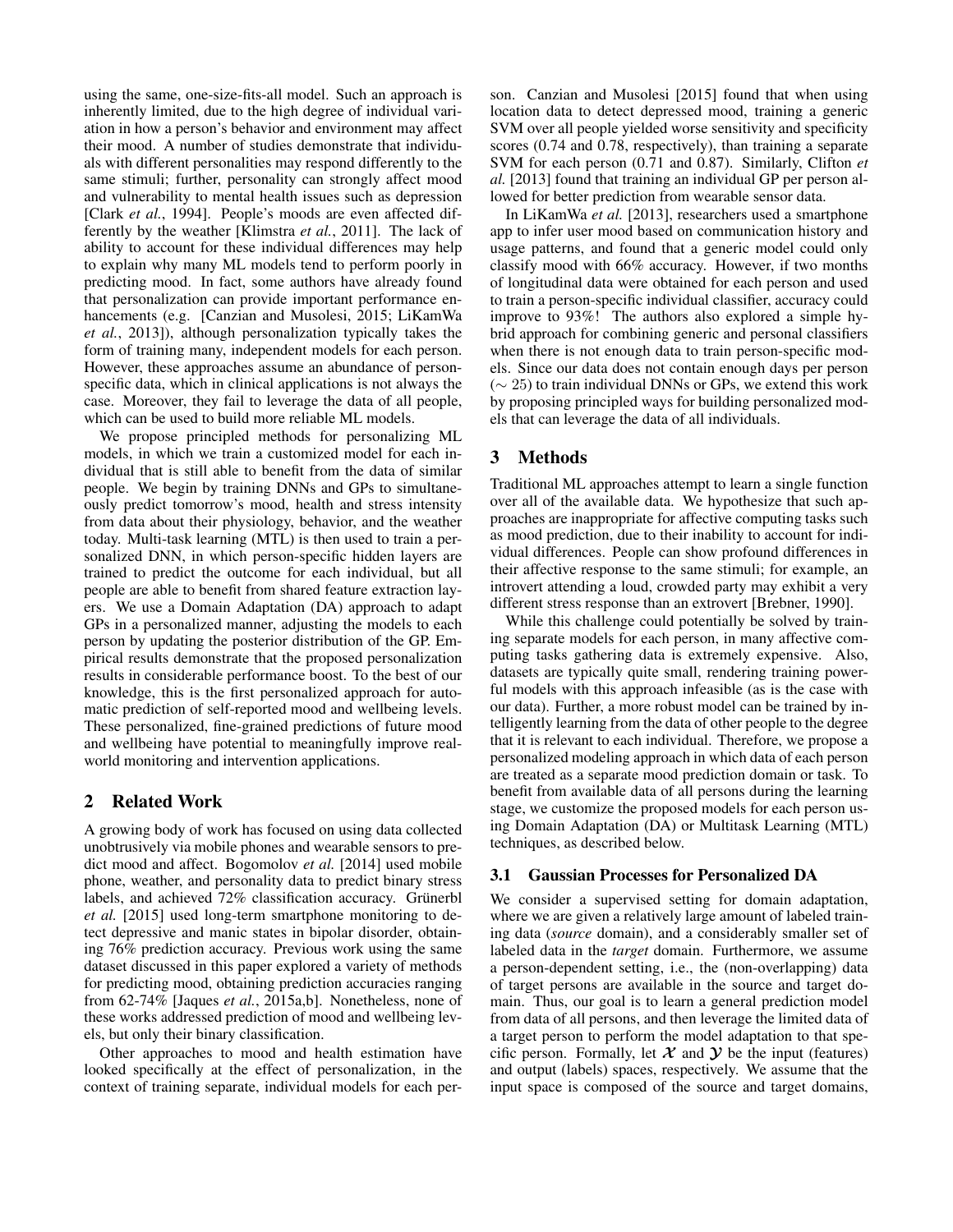S and  $\mathcal T$ , respectively, that may differ in feature distribution. Hence,  $\mathbf{X}^{(s)} = {\{\mathbf{x}_{n_s}^{(s)}\}_{n_s=1}^{N_s}}$  and  $\mathbf{X}^{(t)} = {\{\mathbf{x}_{n_t}^{(t)}\}_{n_t=1}^{N_t}}$ , with  $x_{n_s}^{(s)}, x_{n_t}^{(t)} \in \mathbb{R}^D$ , and  $N_t \ll N_s$ . Similarly,  $Y^{(s)} =$  $\{y_{n_s}^{(s)}\}_{n_s=1}^{N_s}$  and  $Y^{(t)} = \{y_{n_t}^{(t)}\}_{n_t=1}^{N_t}$  are the output labels for the source and target domains, respectively, where  $y_n^{\{s,t\}}$  represents the intensity level of the wellbeing dimension that we wish to estimate (i.e., mood, health, or stress).

#### Gaussian Processes (GPs)

Here, we introduce briefly the modeling framework of GP regression, that we use as the base model in our personalization approach via domain adaptation. We employ GPs for two reasons: (i) it is a non-parametric model, which allows us to efficiently capture non-linear relationships between input features and output labels using kernel functions; and (ii) due to its probabilistic nature, the model adaptation can be performed in a principled manner by deriving a posterior distributions conditioned on the adaptation (target) data. The GP regression function is defined as:

$$
\mathbf{y}_{n_v}^{(v)} = f^{(v)}(\mathbf{x}_{n_v}^{(v)}) + \epsilon^{(v)},\tag{1}
$$

where  $\epsilon^{(v)} \sim \mathcal{N}(0, \sigma_v^2)$  is i.i.d. additive Gaussian noise, and the index  $v \in \{s, t\}$  denotes the dependence on each domain. While in a traditional GP, all data is considered to come from the same domain, in our DA approach we focus on adapting models to new domains. The objective of a GP is to infer the latent functions  $f^{(v)}$ , given the training dataset  $\mathcal{D}^{(v)} = \{ \boldsymbol{X}^{(v)}, \boldsymbol{Y}^{(v)} \}$ . By following the framework of GPs [Rasmussen and Williams, 2006], we place a prior on the functions  $f^{(v)}$ , so that the function values  $f_{n_v}^{(v)} =$  $f^{(v)}(\boldsymbol{x}_{n_v}^{(v)})$  follow a Gaussian distribution  $p(\boldsymbol{F}^{(v)}|\boldsymbol{X}^{(v)}) =$  $\mathcal{N}(\bm{F}^{(v)}|\bm{0},\bm{K}^{(v)})$ . Here,  $\bm{F}^{(v)} = \{\bm{f}_{n_v}^{(v)}\}_{n_v=1}^{N_v}$ , and  $\bm{K}^{(v)}$  =  $k^{(v)}(\boldsymbol{X}^{(v)},\boldsymbol{X}^{(v)})$  is the kernel covariance function. We use the radial basis function (RBF) kernel, defined as:

$$
k(\boldsymbol{x}, \boldsymbol{x}') = \sigma_f^2 \exp\left(-\frac{1}{2\ell^2} ||\boldsymbol{x} - \boldsymbol{x}'||^2\right),\tag{2}
$$

where  $\{\ell, \sigma_f \}$  are the kernel hyper-parameters. The regression function is then fully defined by the set of hyperparameters (hp)  $\theta = {\ell, \sigma_f, \sigma_v}$ . Training of the GP consists of finding the  $hp$  that maximize the log-marginal likelihood:

$$
\log p(\mathbf{Y}^{(v)}|\mathbf{X}^{(v)},\boldsymbol{\theta}^{(v)}) = -\operatorname{tr}\left[ (\mathbf{K}^{(v)} + \sigma_v^2 \mathbf{I})^{-1} \mathbf{Y}^{(v)} \mathbf{Y}^{(v)T} \right] - \log |\mathbf{K}^{(v)} + \sigma_v^2 \mathbf{I}| + \text{const.}
$$
 (3)

Given a test input  $x_*^{(v)}$  we obtain the GP predictive distribution by conditioning on the training data  $\mathcal{D}^{(v)}$  as  $p(\bm{f}_*^{(v)}|\bm{x}^{(v)}_*, \mathcal{D}^{(v)}) = \mathcal{N}(\mu^{(v)}(\bm{x}^{(v)}_*), V^{(v)}(\bm{x}^{(v)}_*))$  with

$$
\mu^{(v)}(\boldsymbol{x}_{*}^{(v)}) = \boldsymbol{k}_{*}^{(v)}^{T} (\boldsymbol{K}^{(v)} + \sigma_{v}^{2} \boldsymbol{I})^{-1} \boldsymbol{Y}^{(v)}
$$
(4)

$$
V^{(v)}(\boldsymbol{x}_{*}^{(v)}) = k_{**}^{(v)} - {\boldsymbol{k}_{*}^{(v)}}^{T} ({\boldsymbol{K}}^{(v)} + \sigma_v^2 {\boldsymbol{I}})^{-1} {\boldsymbol{k}_{*}^{(v)}}, \qquad (5)
$$

where  $k_*^{(v)} = k^{(v)}(\mathbf{X}^{(v)}, \mathbf{x}_*^{(v)})$  and  $k_{**}^{(v)} = k^{(v)}(\mathbf{x}_*^{(v)}, \mathbf{x}_*^{(v)})$ . For convenience we denote  $\mu_*^{(v)} = \mu^{(v)}(\boldsymbol{x}_*^{(v)})$  and  $V_{**}^{(v)} = V^{(v)}(x_{*}^{(v)})$ . In most applications, the GP mean

function is used as the point estimate of the output targets. However, this is a generic model, i.e., it is not optimized to achieve the best performance on each target person. We describe below the adaptation approach based on GPs that we devise for personalized estimation of mood, health and stress levels for each target person.

### GP Adaptation with Posterior Adaptation

The probabilistic nature of GPs allows us to easily incorporate new data of target person into the model, without retraining the model. This results in a posterior distribution of GPs, rendering a personalized regression function specifically tuned to the target person. To this end, we exploit the Bayesian adaptation approach proposed in [Liu and Vasconcelos, 2015; Eleftheriadis *et al.*, 2016]. The GP model adaptation consists of the following three key components:

- 1. A GP trained on the source data with likelihood  $p(Y^{(s)}|X^{(s)},\theta)$  and  $hp \theta$  is trained as a base model, and is defined by Eqs. (4–5).
- 2. The posterior distribution of the base GP model is then used as a prior for the GP evaluated on target (adaptation) data  $p(\boldsymbol{Y}^{(t)}|\boldsymbol{X}^{(t)},\mathcal{D}^{(s)},\boldsymbol{\theta}).$
- 3. The posterior distribution over the target data is then corrected to account for the adaptation data  $\mathcal{D}^{(t)}$  of the target person.

The prior over the target data in the second step is given by applying Eqs. (4–5) on  $X^{(t)}$  as:

$$
\mu^{(t|s)} = K_{st}^{(s)^T} (K^{(s)} + \sigma_s^2 I)^{-1} Y^{(s)}
$$
(6)

$$
\boldsymbol{V}^{(t|s)} = \boldsymbol{K}_{tt}^{(s)} - \boldsymbol{K}_{st}^{(s)^{T}} (\boldsymbol{K}^{(s)} + \sigma_s^{2} \boldsymbol{I})^{-1} \boldsymbol{K}_{st}^{(s)}, \quad (7)
$$

where  $K_{tt}^{(s)} = k_{.}^{(s)}(X^{(t)}, X^{(t)}), K_{st}^{(s)} = k_{.}^{(s)}(X^{(s)}, X^{(t)}),$  and the superscript  $t|s$  denotes the conditioning order. Given the above prior and a test input  $x^{(t)}_*$  (i.e., features of target person), the correct form of the adapted posterior after observing the target person adaptation data is given by:

$$
\mu_{ad}^{(s)}(\boldsymbol{x}_{*}^{(t)}) = \boldsymbol{\mu}_{*}^{(s)} + \boldsymbol{V}_{*}^{(t|s)}^{T}(\boldsymbol{V}^{(t|s)} + \sigma_{s}^{2}\boldsymbol{I})^{-1}(\boldsymbol{Y}^{(t)} - \boldsymbol{\mu}^{(t|s)})
$$
\n(8)

$$
V_{ad}^{(s)}(\boldsymbol{x}_{*}^{(t)}) = V_{**}^{(s)} - \boldsymbol{V}_{*}^{(t|s)}^{T} (\boldsymbol{V}^{(t|s)} + \sigma_s^2 \boldsymbol{I})^{-1} \boldsymbol{V}_{*}^{(t|s)},
$$
(9)

with  $\boldsymbol{V}_*^{(t|s)} = k^{(s)}(\boldsymbol{X}^{(t)}, \boldsymbol{x}_*^{(t)}) - k^{(s)}(\boldsymbol{X}^{(s)}, \boldsymbol{X}^{(t)})^T(\boldsymbol{K}^{(s)} + \boldsymbol{K}^{(s)})$  $\sigma_s^2 I)^{-1} k^{(s)}(\boldsymbol{X}^{(s)},\boldsymbol{x}^{(t)}_*)$ . Our personalized GP model based on posterior adaptation to the target person data (DA-GP) is fully defined by Eqs. (8–9). Note that that final personalized prediction is a combination of the generic (base) model based on the source data only, and a correction term, which shifts the GP mean toward the feature distribution of the target person, while reducing the model's uncertainty in the estimated output. In this way, the model automatically adapts to the range of, for instance, stress levels specific to the target person.

#### 3.2 Deep Neural Networks for Personalized MTL

Multitask learning is a type of transfer learning in which models are learned simultaneously for a set of related tasks, and was originally proposed as a way to induce efficient internal representations in neural networks (NNs) [Caruana, 1997].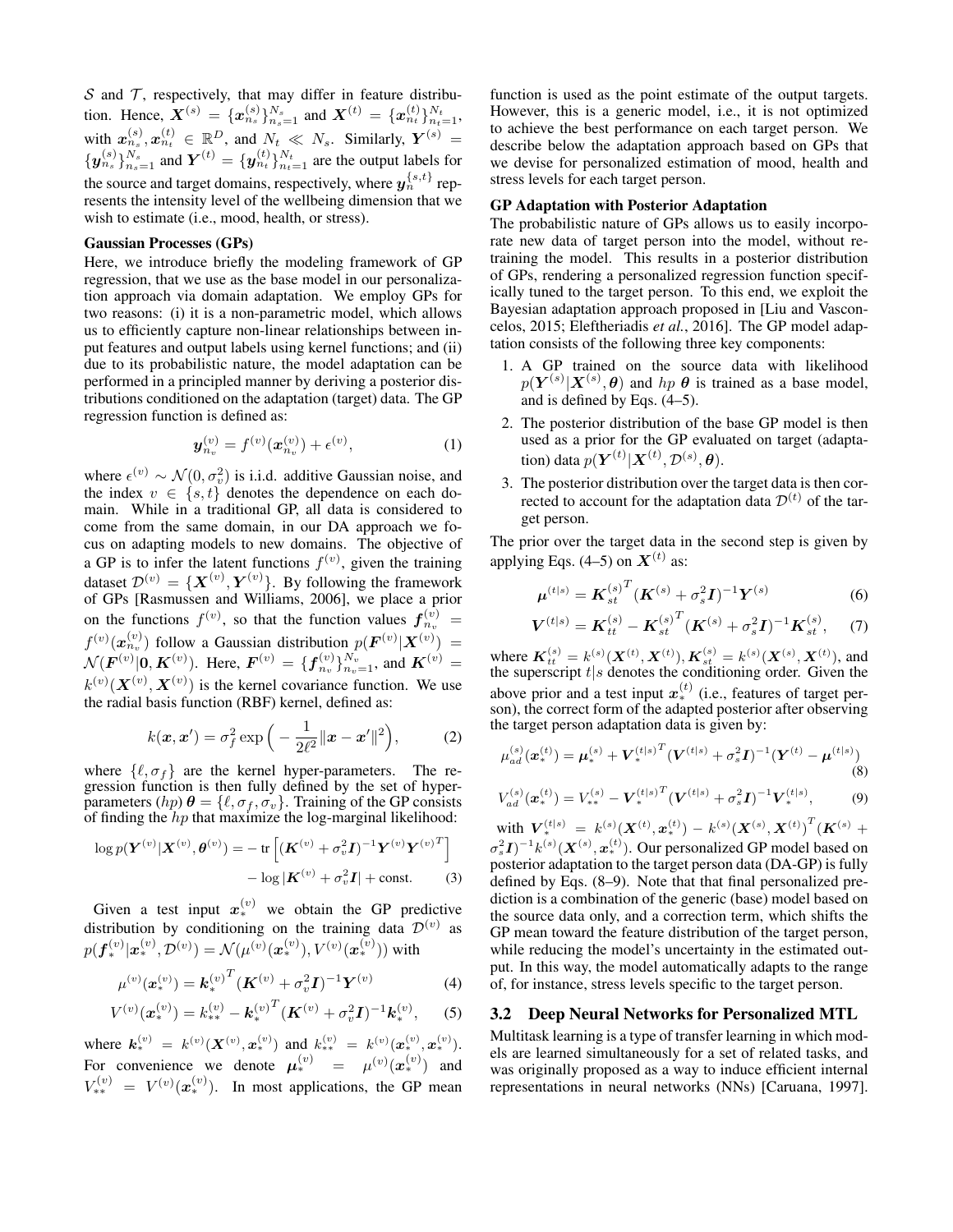

Figure 1: A simplified version of the MTL-NN architecture, in which each person has a unique, task-specific layer.

MTL can also be seen as a powerful form of regularization that can enhance generalization performance, as long as the tasks are sufficiently related [Rosenstein *et al.*, 2005]. In the context of NNs, MTL forces the model to learn an efficient and robust internal representation that generalizes well to all of the related tasks.

Our approach is to build a personalized MTL-NN in which predicting the mood of each person is treated as one task. The MTL-NN contains several initial hidden layers that are shared among all the tasks, followed by smaller, final hidden layers that are unique to each task; Figure 1 shows a simplified version of this architecture. The intuition behind this design is that the shared layers will learn to extract information that is useful for summarizing relevant characteristics of any person's day into an efficient, generalizable embedding. The final, task-specific layers are then expected to learn how to map this embedding to a prediction customized for each person based on their typical reactions to a given type of day. For example, if the first layers learn to condense all of the relevant smartphone app data about phone calls and texting into an aggregate measure of social support, the task-specific layers can then learn a unique weighting of this measure for each person; perhaps Person A is more strongly affected by a lack of social support than Person B.

To train the network, each batch of training data must be selected from a single person. This batch is then used to predict the target labels for that person, and the errors are backpropagated to update that person's task-specific weights, as well as adjust the weights within the shared layers. By continuing to randomly sample people and update both the person-specific and shared weights, the network will eventually learn a shared representation relevant to each and every person.

While deep learning is a powerful branch of ML, when training on small datasets it is important to heavily regularize the network to avoid overfitting. Although MTL itself is a strong form of regularization, we also impose a penalty on the L2 norm of the network's weights, and train the network to simultaneously predict all 3 wellbeing labels (mood, stress, and health) to further improve the generalizability of the embedding. We also apply dropout, a popular approach to NN regularization that is equivalent to training an ensemble of NNs which share parameters on bagged samples of the data [Srivastava *et al.*, 2014].

## 4 Mood prediction dataset

We employ a dataset collected as part of a long-term, collaborative study between MIT and Brigham and Women's hospital [Sano, 2015]. The study, entitled SNAPSHOT (Sleep, Networks, Affect, Performance, Stress, and Health using Objective Techniques) collected extremely rich data from 206 undergraduate students, who were monitored 24/7 for 30 days each using a combination of physiological sensors, a smartphone app, and behavioral surveys. Along with weather data obtained from DarkSky's Forecast.io API [LLC, 2016], the SNAPSHOT data were used to extract a total of 343 features at the granularity of one day, which pertain to each participants' physiology, phone usage, behaviors, location, and of course, the weather. We briefly describe these features.

### 4.1 Physiology

Physiological data, including skin conductance, skin temperature, and accelerometer data were recorded throughout the day at an 8Hz sampling rate using Affectiva Q sensors. Participants' steps and stillness (periods during which they were inactive) were computed, since there are obvious associations between exercise, sedentary activity, and mental health and wellbeing [Salmon, 2001]. Features related to skin temperature over different time intervals of the day were also extracted, since they may be relevant to the body's circadian rhythm and thus to wellbeing [Partonen, 1996].



Figure 3: Features extracted for each detected SCR.

Skin conductance (SC) is used to measure electrical changes across the surface of the skin, which are a reflection of sympathetic nervous system activity without parasympathetic antagonism; the skin conductance can increase in response to temperature, exercise, uncertainty and anticipation, strong emotions, and some kinds of stress [Boucsein, 2012]. To extract useful information from this signal, we first detect skin conductance responses (SCRs), peaks in the signal that indicate increased SC activity. We then use a previously trained ML classifier [Taylor *et al.*, 2015] to detect and remove any SCRs that may actually be recording artifacts, which occur due to the noisy, ambulatory nature of the data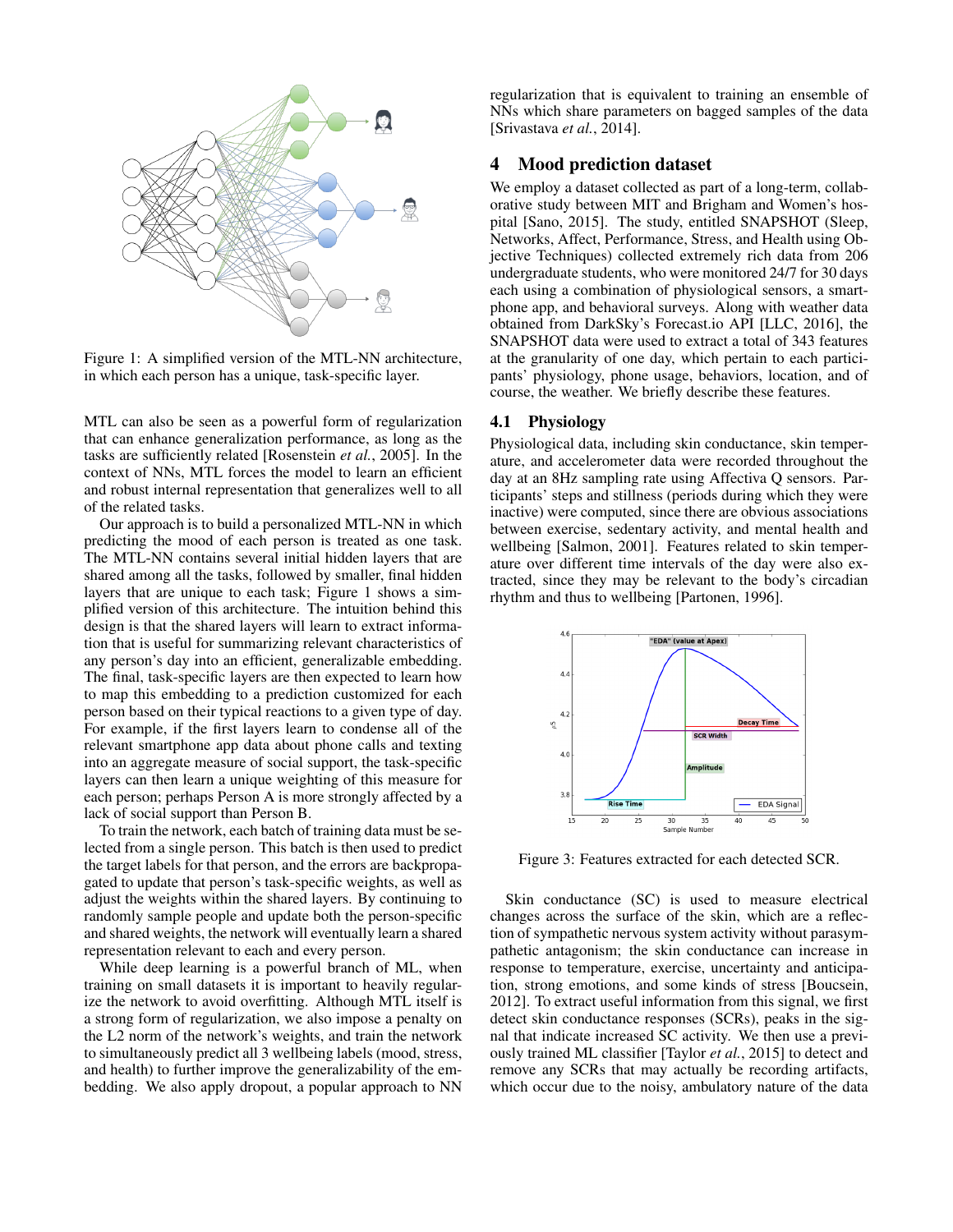

Figure 2: Distribution of self-report labels in the data. Students frequently report feeling healthy and stressed.

collection. The remaining SCRs were then used to compute a number of features related to their magnitude and shape, as shown in Figure 3. We also compute SC signals weighted by the inverse of skin temperature and motion, which are stronger when SC is high in the absence of exercise or temperature increase; therefore, this signal is more likely to relate to cogitive or emotional arousal. In total, we compute 172 features related to SC, skin temperature, and motion.

## 4.2 Location

Students' GPS coordinates are logged throughout the day via the smartphone app. After cleaning and filtering the raw data, 15 features such as the maximum distance traveled per day, time spent on the university campus, and time spent outdoors are computed. To more effectively model students' location patterns, we learn a Gaussian Mixture Model (GMM) over the history of their coordinates (see Figure 4), and use this model to compute features such as the log likelihood of a given day. This feature will be higher if the day is more routine, a factor that previous work has shown to be negatively associated with happiness and calmness [Jaques *et al.*, 2015a].



Figure 4: Probability distribution learned by a GMM over one participant's location patterns. Black dots are logged coordinates, blue contours describe the most likely locations

## 4.3 Phone

An app on participants' phones logs their text messages (SMS), calls, and screen on/off events throughout the day. These data are used to compute 20 call, 30 SMS, and 25 screen features related to the duration and timing of these events. For both SMS and call, the features include the number of unique contacts with whom each participant interacts per day, since social support is strongly related to wellbeing [Cohen and Wills, 1985]. Both the phone and physiology features are computed over four time intervals per day: 12-3AM, 3-10AM, 10AM-5PM, 5-11:59PM. These intervals were arrived at by examining density plots of the times students were most likely to be asleep (3-10AM), or in class (10AM-5PM).

## 4.4 Surveys

At the same time that students report their mood and wellbeing, they report on their sleep, exercise, academic and extracurricular activities, social interactions, and alcohol and drug consumption. In addition to these features, we include the day of the week and whether there is school the next day (whether it is a school night), for a total of 38 features.

## 4.5 Weather

The effect of weather on mood is has been validated in a number of studies (e.g. [Partonen, 1996; Li *et al.*, 2014]). We compute 40 features based on weather data that relate to sunlight, temperature, wind, Barometric pressure, and the difference between today's weather and the rolling average.

## 4.6 Mood and Wellbeing Labels

Participants reported their wellbeing daily, in terms of their mood (sad/happy), stress (calm, relaxed/stressed), and health (sick/healthy) on an sliding scale, resulting in ordinal wellbeing scores ranging from 0-100. Figure 2 shows the distribution of self-report labels in the data. Previous work on this dataset has approached detecting or predicting mood as a classification problem, splitting these continuous scores into binary labels [Jaques *et al.*, 2015a,b, 2016]. Since mood classification is such a difficult problem, authors of previous work chose to discard the middle 40% of scores, comprising the most neutral wellbeing scores (i.e. those most near the median), in order to disambiguate the classification labels. In contrast, we use regression techniques to directly predict the ordinal label values that were reported.

## 5 Experiments

To ensure that we are able to train robust personalized prediction models, we restrict our attention to only those participants who provided at least 25 days of data in which all data sources are present. Since the data is noisy, this reduces the dataset to a total of 69 participants and 1895 days worth of data. These samples are then divided into non-overlapping training, validation, and testing sets using a 60/20/20% split.

The personalized models were compared to their singletask learning (STL) counterparts, a standard GP and NN. The code for the GP and NN models was written using gpml Matlab code<sup>1</sup> and Tensorflow, respectively. The GP model hyper-

<sup>1</sup> http://www.gaussianprocess.org/gpml/code/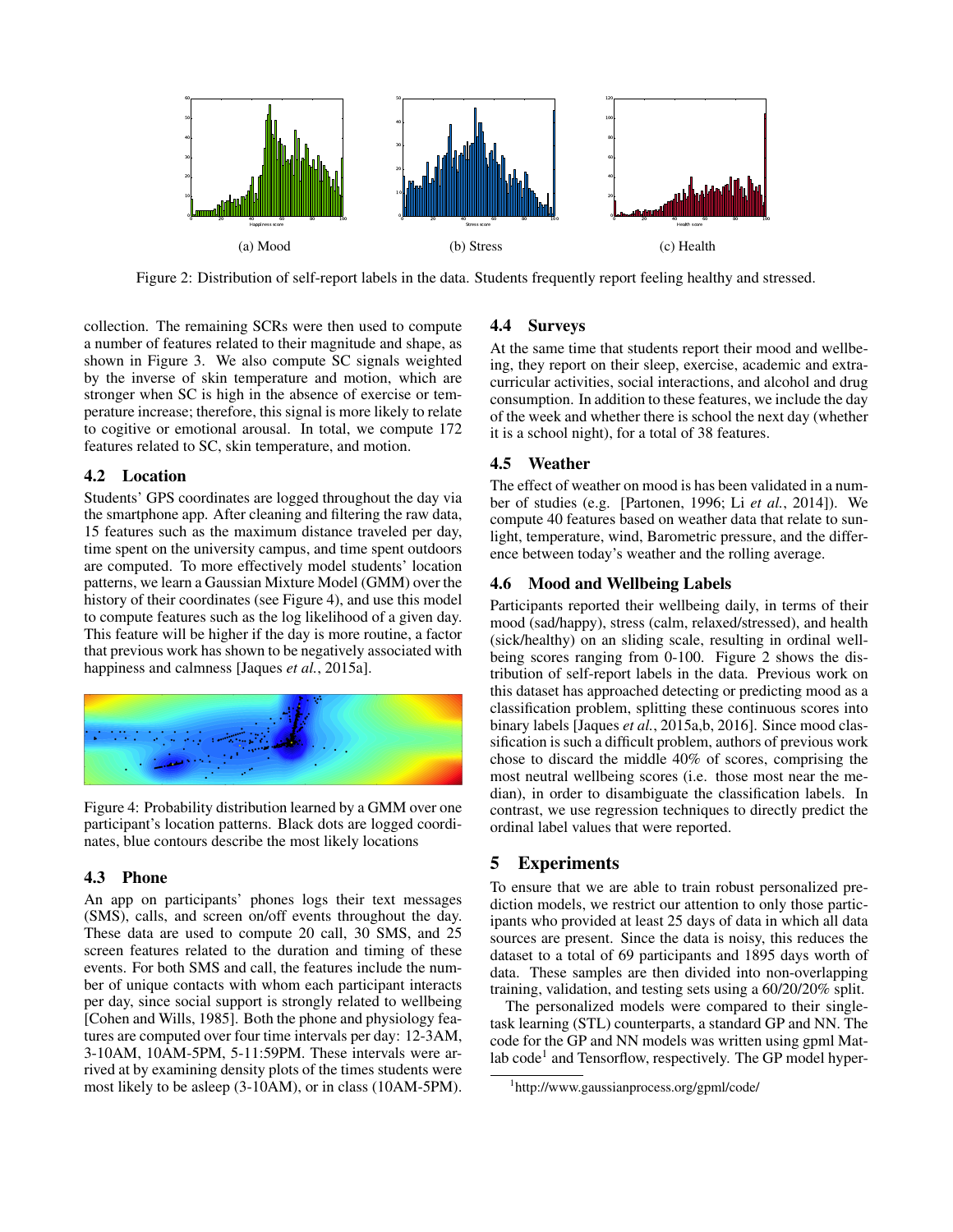

Figure 5: MAE per person for both the personalized and generic models. For 61 out of 69 participants, MAE is lower with the personalized MTL-NN model. For GP's personalization is better for 40 out of 69 participants.

parameters were learned using conjugate-gradient optimization [Rasmussen and Williams, 2006]. For the adaptation setting, we used the validation data of each target person.

In training both the STL and MTL NN, a grid search was used to select hyperparameters (including the number and size of hidden layers) by assessing performance on the validation set. By initializing the MTL NN with the pre-trained weights of the STL NN, we found we could successfully train a much higher capacity personalized network. In the end, we found that an architecture of four hidden layers with sizes 2048, 1024, 512, and 256, a dropout factor of 0.25, and no L2 regularization gave the best performance for the STL NN, and we therefore adopted the same architecture for the MTL-NN. However, we found that while a batch size of 32 was effective for training the STL NN, a batch size of 1 gave the best results for training the MTL-NN. This could be because minibatch updates are only an unbiased estimate of the true gradient when the samples within a minibatch are uncorrelated, which necessitates a batch size of 1 in the MTL setting.

### 6 Results

The Mean Absolute Error (MAE) obtained for both the traditional and personalized models is shown in Table 1. While both the MTL-NN and DA-GP offer reduced MAE in predicting each of the 3 wellbeing scores, paired-samples t-tests revealed that these differences are only consistently significantly different for the MTL-NN model. This difference could be due to the fact that the MTL-NN model has implicit knowledge of each of the participants' ID, due to the way the model is constructed. In contrast, the DA-GP must learn which samples are most similar to each person, which constitutes a more difficult problem. Further, the small number of samples per person in the validation set (∼ 5 in this case) makes it difficult for the DA-GP to perform a robust posterior correction (Eqs.(6-7)). Note that we also attempted learning of the base GP model using both training and validation data, however, the results only marginally improved over the GP trained using training data only. This clearly shows the benefits of the proposed personalized GP adaptation scheme.

Figure 5 shows the MAE for each person. For 61/69 people, the personalized MTL-NN provides lower error than the generic NN. While this effect is not as strong for the DA-GP, having a personalized model still benefits the majority of people. Clearly, personalization can not only provide performance advantages across all participants, but it ensures that there are fewer people for whom the model cannot make accurate predictions.

|              | Model     | Mood        | <b>Stress</b> | Health | Total |
|--------------|-----------|-------------|---------------|--------|-------|
|              | GP        | 16.0        | 17.2          | 16.7   | 16.6  |
| Traditional  | <b>NN</b> | 15.0        | 17.1          | 16.5   | 16.2  |
|              | DA-GP     | 14.8        | 16.4          | 14.6   | 15.3  |
| Personalized | MTL-NN    | <b>13.0</b> | 14.1          | 12.9   | 13.3  |

Table 1: MAE in predicting wellbeing on the held-out test set, for both traditional ML models and personalized models. Bolded entries represent significant improvements over the non-personalized version of the model ( $p < .05$ ).

Figure 6 shows the actual predictions of the NN and MTL-NN on each outcome label for three randomly selected participants. As is evident in the figure, the MTL-NN is able to provide a close fit to the ground truth data. Figure 6 also helps to demonstrate the degree of individual variability within the data; while the average Health report was 65.60 (SD=23.08), the participant in Figure 6 (c) only reports Health scores ranging from 76-98. This could explain why the predictions of the non-personalizd NN are so frequently drawn downwards toward the group average; it has no ability to learn to adapt its predictions to this participants' unique health pattern. Similarly, Figure 7 shows the predicted mean and variance of the DA-GP over the held-out test data.

In addition to assessing the absolute differences between the model's predictions and the ground truth, we are interested in determining if the models are able to capture the true trends underlying participants' mood and wellbeing levels; in other words, which models provide an overall better fit to the data? We assess this using the Intraclass Correlation Coefficient  $(ICC(3,1))$ , which not only measures the association between the model's predictions and the true ratings (as in Pearson's correlation), but also penalizes absolute distance from the ground truth. We find that the performance benefits offered by the personalized MTL-NN and DA-GP are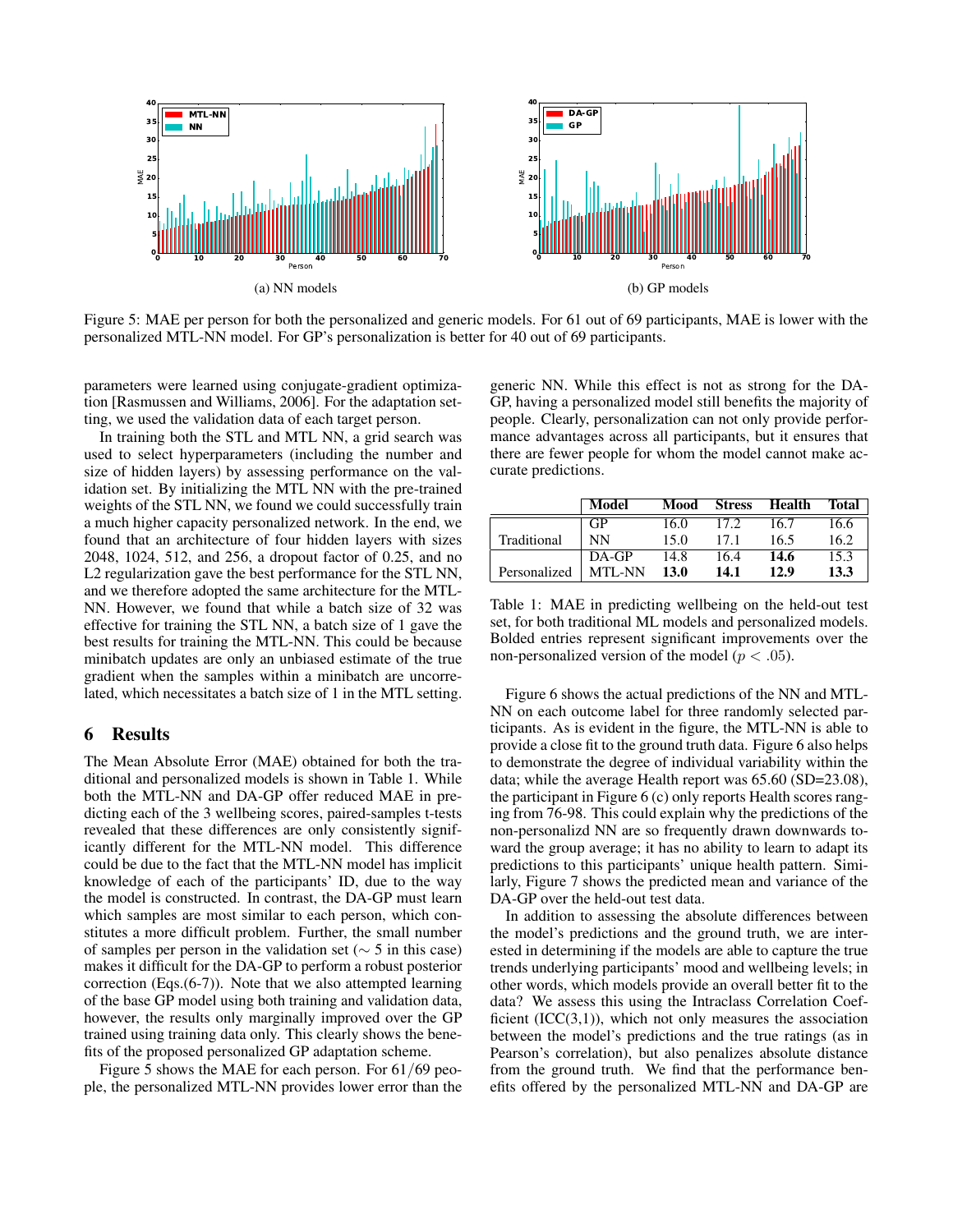

Figure 6: NN and MTL-NN predictions for each outcome for a randomly selected subject compared to the ground truth mood report data, which has been sorted by intensity and connected with a trend line.



Figure 7: Predicted mean and variance over the held-out test data as learned by the DA-GP. The lines in red and green represent the reported and predicted scores, respectively. As can be seen from depicted certainty levels (in gray), the predicted values are within one standard deviation (uncertainty) intervals estimated by GP.

substantially more pronounced in terms of ICC, as shown in Table 2. In this case, the benefit of the DA-GP is clearly apparent, as it provides a 100% improvement above the generic GP baseline. This is likely because the adjustment made to adapt the mean and variance of the posterior distribution for each person allows the DA-GP to adapt its predictions toward each person's true mean mood value. This dramatic improvement in ICC therefore suggests that the personalized models can more accurately distinguish the participants that have the lowest mood and health, and the highest stress - an important ability for most clinical applications.

|              | Model         | Mood | <b>Stress</b> | Health | Total |
|--------------|---------------|------|---------------|--------|-------|
|              | GP            | .176 | .358          | .286   | .274  |
| Traditional  | NN            | .262 | .422.         | -373   | .352  |
|              | $DA-GP$       | .461 | .587          | .606   | .551  |
| Personalized | <b>MTL-NN</b> | .441 | .621          | .613   | .558  |

Table 2: ICC, a measure of model fit, in predicting wellbeing on the held-out test set. Bolded entries indicate an improvement of at least 50% over the non-personalized model.

## 6.1 Limitations and Future Work

Clearly, personalization can provide advantages in predicting mood and wellbeing, a problem where interindividual variability is high. However, it is important to note that by their nature, these models are person-dependent; that is, they require at least some labeled data from each person in order to be trained. While the DA and MTL approaches discussed here provide the advantage that they can be trained even when there is not enough data per-person to train many individual person-specific models, in our case we still require at least 15 days of training data per person. This implies that a new user of a mood prediction system built using these models would have to input their mood and wellbeing for 15 days to obtain the level of performance presented here.

While asking users to report their mood for roughly two weeks is not unreasonable, given that most users of a quantified-self device or system continue to use it for about six months [Patel *et al.*, 2015], it is important to note that simple extensions to the models can allow them to make predictions in the absence of any self-reports from a given user. For example, the MTL-NN could make predictions for a new user by feeding the data through each output head and averaging the predictions; we would expect this approach to recover approximately the performance of the impersonal NN model. For GPs, adapting to a new person is even simpler. In the case of the DA-GP posterior model, with only a few days of labeled data (e.g. 5, in this case), it is possible to notably improve the predictions. It is not necessary that a person's data be part of the training set to perform the adaption. Also, multi-task extensions of GPs are another venue to pursue when personalizing models, in order to take advantages of the MTL paradigm.

### 7 Conclusions

This work has empirically demonstrated that the performance of machine learning mood prediction systems can be meaningfully enhanced by personalizing those models in a princi